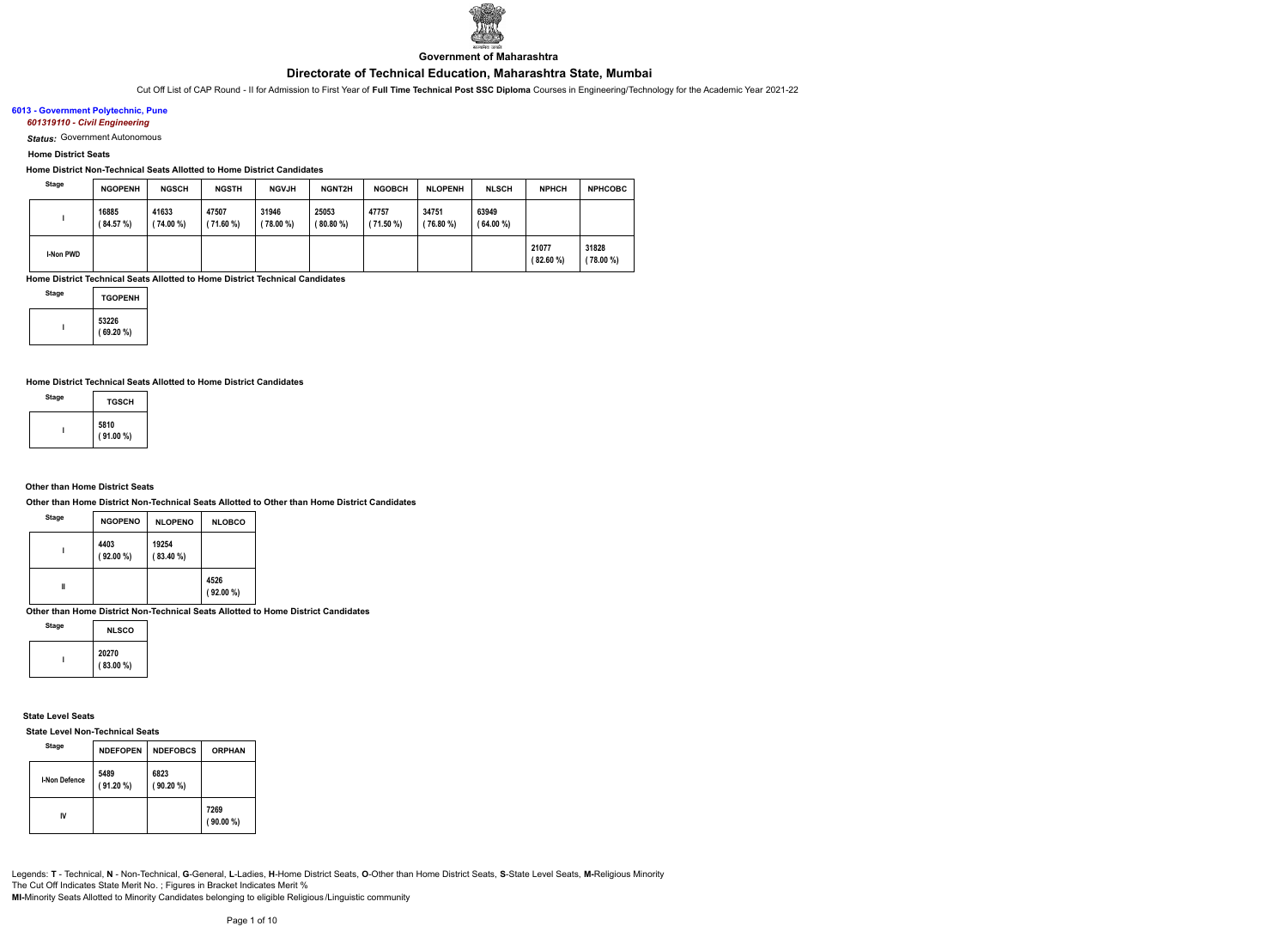

**Government of Maharashtra**

Cut Off List of CAP Round - II for Admission to First Year of **Full Time Technical Post SSC Diploma** Courses in Engineering/Technology for the Academic Year 2021-22

## **6013 - Government Polytechnic, Pune** *601324510 - Computer Engineering*

*Status:* Government Autonomous

### **Home District Seats**

#### **Home District Non-Technical Seats Allotted to Home District Candidates**

| <b>Stage</b> | <b>NGOPENH</b>    | <b>NGSTH</b>       | <b>NGNT2H</b>       | <b>NLSTH</b>         | <b>NPHCH</b>    | <b>NPHCSCH</b>      | <b>NPHCOBC</b>      |
|--------------|-------------------|--------------------|---------------------|----------------------|-----------------|---------------------|---------------------|
|              | 823<br>$96.20 \%$ | 62712<br>(64.60 %) | 4651<br>$(91.80\%)$ |                      |                 |                     |                     |
| $\mathbf{I}$ |                   |                    |                     | 68731<br>$(61.20\%)$ |                 |                     |                     |
| I-Non PWD    |                   |                    |                     |                      | 1624<br>(94.80% | 3581<br>$(92.80\%)$ | 1142<br>$(95.60\%)$ |

### **Other than Home District Seats**

### **Other than Home District Non-Technical Seats Allotted to Other than Home District Candidates**

| Stage | <b>NGOPENO</b>   | <b>NGSCO</b>       | <b>NGVJO</b>       | <b>NGNT10</b>       | <b>NLOPENO</b>   | <b>NLSTO</b>         |
|-------|------------------|--------------------|--------------------|---------------------|------------------|----------------------|
|       | 523<br>(97.00 %) | 1548<br>$95.00 \%$ | 1429<br>$95.20 \%$ | 1505<br>$(95.00\%)$ | 381<br>(97.40 %) |                      |
| Ш     |                  |                    |                    |                     |                  | 36334<br>$(76.20\%)$ |

### **Other than Home District Technical Seats Allotted to Other than Home District Technical Candidates**

| <b>Stage</b> | <b>TLOPENO</b>      |
|--------------|---------------------|
|              | 3830<br>$(92.40\%)$ |

#### **Other than Home District Technical Seats Allotted to Home District Candidates**

| Stage | <b>TGSCO</b>     |
|-------|------------------|
|       | 76314<br>(55.80% |

### **State Level Seats**

### **State Level Non-Technical Seats**

| Stage         | <b>NDEFSCS</b>   | <b>ORPHAN</b>   |
|---------------|------------------|-----------------|
| I-Non Defence | 3833<br>(92.40%) |                 |
| IV            |                  | 709<br>(96.60%) |

Legends: **T** - Technical, **N** - Non-Technical, **G**-General, **L**-Ladies, **H**-Home District Seats, **O**-Other than Home District Seats, **S**-State Level Seats, **M-**Religious Minority The Cut Off Indicates State Merit No. ; Figures in Bracket Indicates Merit %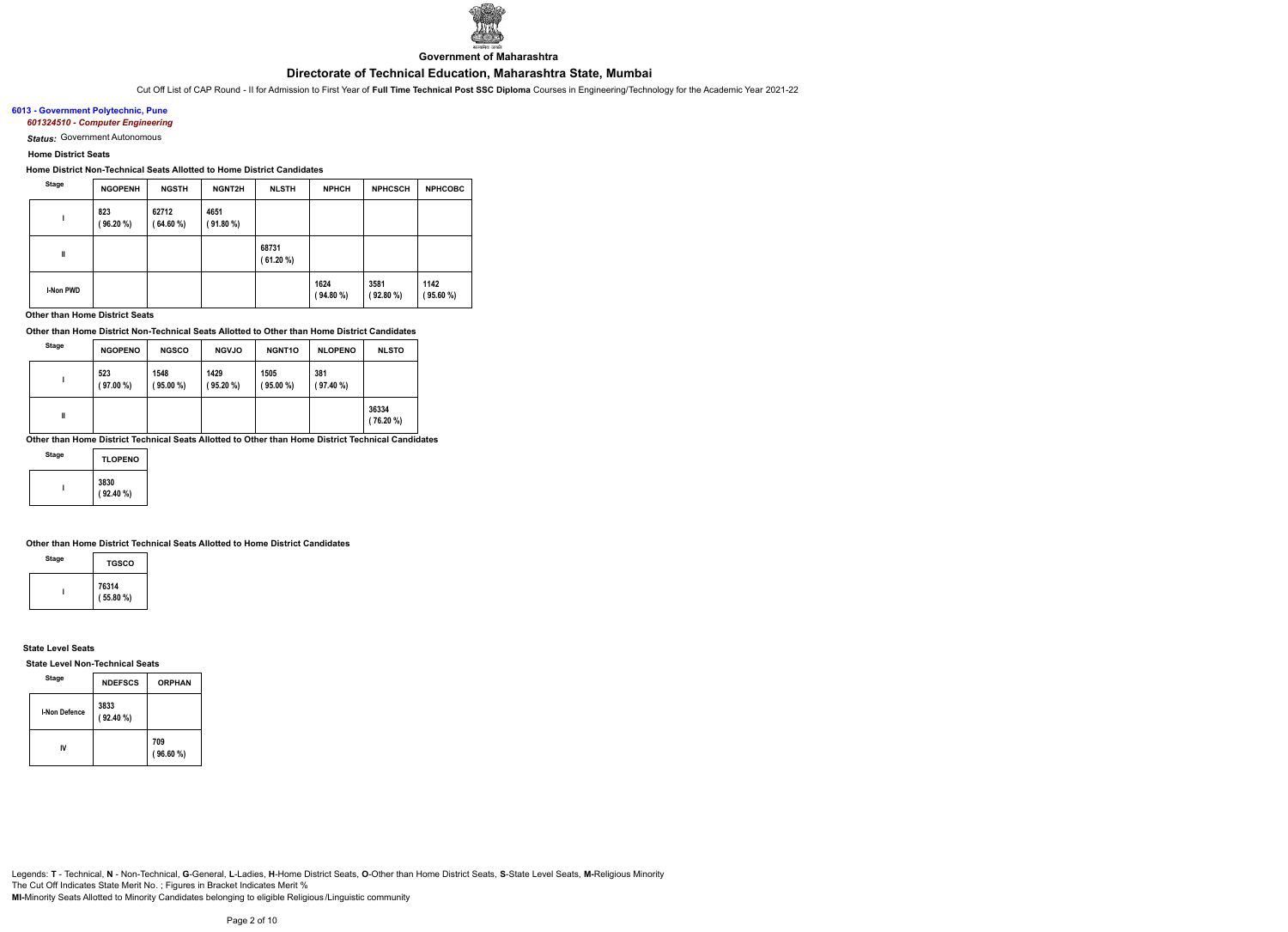

**Government of Maharashtra**

Cut Off List of CAP Round - II for Admission to First Year of **Full Time Technical Post SSC Diploma** Courses in Engineering/Technology for the Academic Year 2021-22

## **6013 - Government Polytechnic, Pune** *601324610 - Information Technology*

*Status:* Government Autonomous

## **Home District Seats**

### **Home District Non-Technical Seats Allotted to Home District Candidates**

| <b>Stage</b> | <b>NGOPENH</b>  | <b>NLSTH</b>     | <b>NPHCH</b>        |
|--------------|-----------------|------------------|---------------------|
|              | 1681<br>(94.80% |                  |                     |
| I-Non PWD    |                 |                  | 1943<br>$(94.40\%)$ |
| IV           |                 | 2253<br>(94.00 % |                     |

## **Other than Home District Seats**

**Other than Home District Non-Technical Seats Allotted to Other than Home District Candidates**

| <b>Stage</b> | <b>NGSTO</b>       | <b>NGNT2O</b>   |
|--------------|--------------------|-----------------|
|              |                    | 1260<br>(95.40% |
| IV           | 831<br>$(96.20\%)$ |                 |

**Other than Home District Technical Seats Allotted to Other than Home District Technical Candidates**

| Stage | <b>TLOPENO</b>    |
|-------|-------------------|
|       | 4528<br>(92.00 %) |

## **State Level Seats**

**State Level Non-Technical Seats Allotted to State Level Candidates**

| Stage | <b>TFWS</b>        |
|-------|--------------------|
|       | 630<br>$(96.80\%)$ |

## **State Level Non-Technical Seats**

| <b>Stage</b> | <b>EWS</b>        | <b>ORPHAN</b>      |
|--------------|-------------------|--------------------|
|              | 1523<br>(95.00 %) |                    |
| IV           |                   | 839<br>$(96.20\%)$ |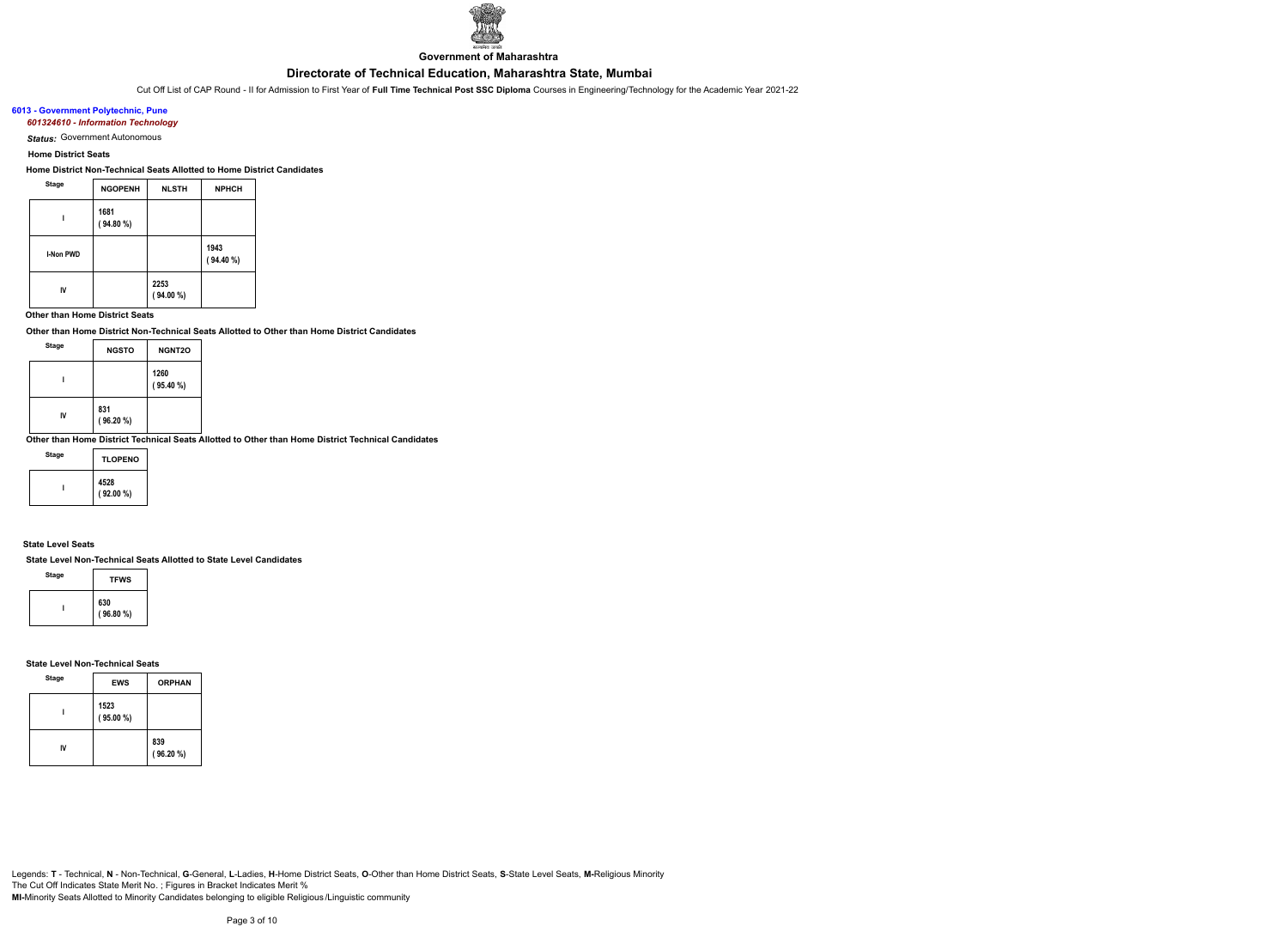

**Government of Maharashtra**

Cut Off List of CAP Round - II for Admission to First Year of **Full Time Technical Post SSC Diploma** Courses in Engineering/Technology for the Academic Year 2021-22

## **6013 - Government Polytechnic, Pune** *601329300 - Electrical Engineering*

*Status:* Government Autonomous

### **Minority Seats**

| <b>Stage</b> | <b>MGBS</b> | <b>MLBS</b> | <b>MGPS</b> |
|--------------|-------------|-------------|-------------|
| IV           | 16571       | 16013       | 16564       |
|              | $(84.60\%)$ | (85.00 %)   | (84.60%)    |

**Minority Seats Allotted to Minority Candidates [Seat Type (1st Char M indicate Minority, 2nd - G: General L: Ladies, 3rd - M :Muslim B:Buddisht J:Jain S:Sikh P:Parsi)]**

| Stage | <b>MGBS</b>          | <b>MLJS</b>          | <b>MGMS</b>          | <b>MLMS</b>          | <b>MGSS</b>       |
|-------|----------------------|----------------------|----------------------|----------------------|-------------------|
|       | 85275<br>$(43.00\%)$ |                      | 63828<br>$(64.00\%)$ | 12653<br>$(86.60\%)$ | 52749<br>(69.40%) |
| Ш     |                      | 36438<br>$(76.20\%)$ |                      |                      |                   |

### **State Level Seats**

**State Level Non-Technical Seats Allotted to State Level Candidates**

| <b>Stage</b>         | <b>NLOPENS</b>      | <b>NPHCS</b>       | <b>NDEFOPEN</b>      | <b>EWS</b>       | <b>ORPHAN</b>        | <b>TFWS</b>         |
|----------------------|---------------------|--------------------|----------------------|------------------|----------------------|---------------------|
| ı                    | 11319<br>( 87.40 %) |                    |                      | 10817<br>(87.80% |                      | 3498<br>$(92.80\%)$ |
| <b>I-Non Defence</b> |                     |                    | 20442<br>$(82.80\%)$ |                  |                      |                     |
| I-Non PWD            |                     | 10250<br>(88.00 %) |                      |                  |                      |                     |
| IV                   |                     |                    |                      |                  | 11851<br>$(87.20\%)$ |                     |

**State Level Technical Seats Allotted to State Level Candidates**

| Stage | <b>TLOBCS</b>   |
|-------|-----------------|
|       | 7377<br>(89.80% |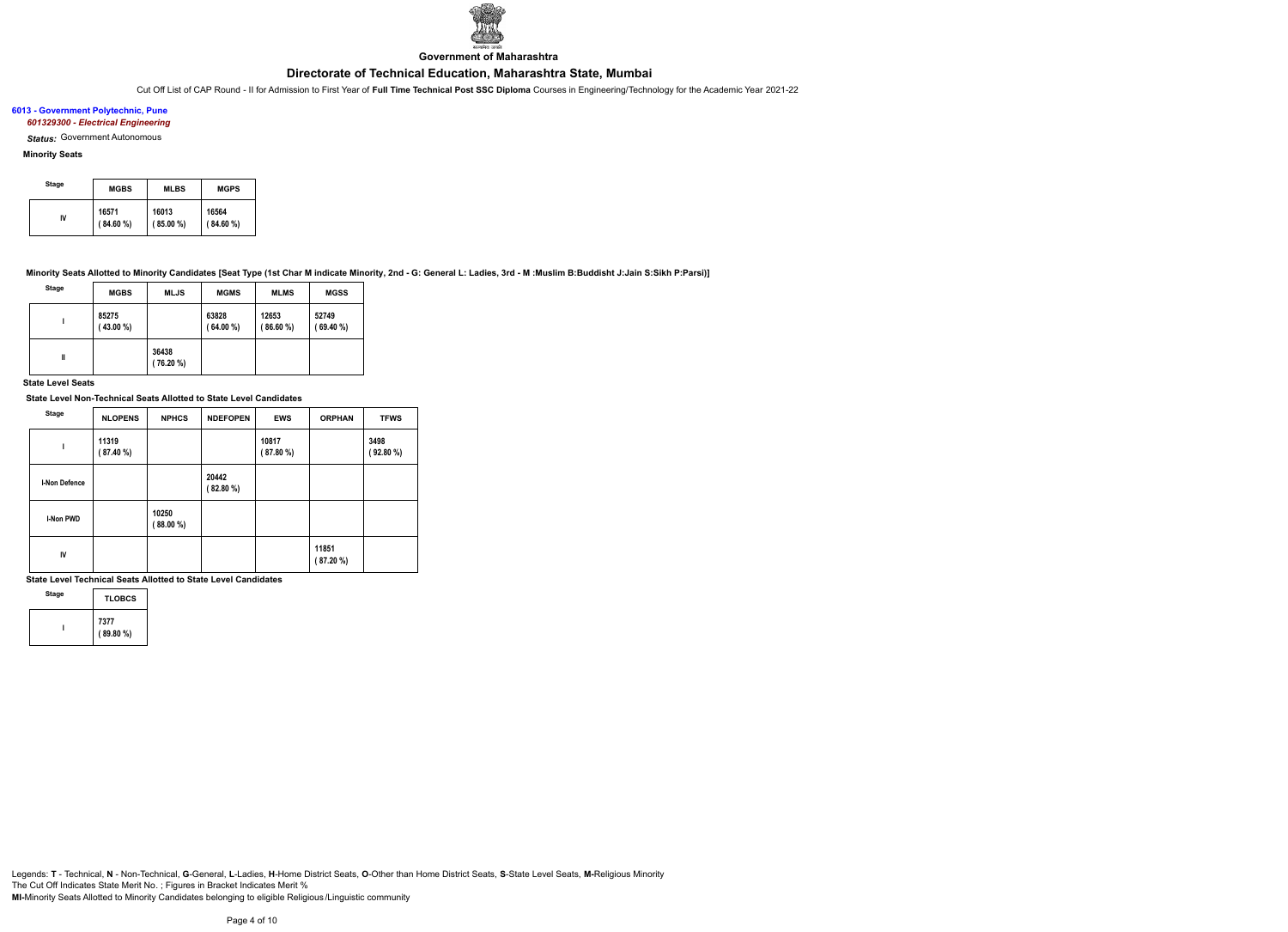

**Government of Maharashtra**

Cut Off List of CAP Round - II for Admission to First Year of **Full Time Technical Post SSC Diploma** Courses in Engineering/Technology for the Academic Year 2021-22

## **6013 - Government Polytechnic, Pune** *601329310 - Electrical Engineering*

*Status:* Government Autonomous

### **Home District Seats**

**Home District Non-Technical Seats Allotted to Home District Candidates**

| <b>Stage</b> | <b>NGOPENH</b>       | <b>NGSCH</b>     | <b>NLOPENH</b>      | <b>NLSCH</b>         | <b>NLSTH</b>       | <b>NPHCH</b>         |
|--------------|----------------------|------------------|---------------------|----------------------|--------------------|----------------------|
|              | 16324<br>$(84.80\%)$ | 21684<br>82.20 % | 9588<br>$(88.40\%)$ | 27884<br>$(79.60\%)$ |                    |                      |
| Ш            |                      |                  |                     |                      | 26902<br>(80.00 %) |                      |
| I-Non PWD    |                      |                  |                     |                      |                    | 13711<br>$(86.00\%)$ |

**Home District Technical Seats Allotted to Other than Home District Technical Candidates**

| Stage | TGSCH                |
|-------|----------------------|
|       | 62420<br>$(64.80\%)$ |

#### **Other than Home District Seats**

**Other than Home District Non-Technical Seats Allotted to Other than Home District Candidates**

| Stage | <b>NGOPENO</b>  | <b>NGOBCO</b>        |
|-------|-----------------|----------------------|
|       | 1055<br>(95.80% | 17388<br>$(84.20\%)$ |

#### **State Level Seats**

**State Level Non-Technical Seats**

| <b>Stage</b> | <b>EWS</b>      | <b>ORPHAN</b>   |
|--------------|-----------------|-----------------|
|              | 7449<br>(89.80% |                 |
| IV           |                 | 5937<br>(90.80% |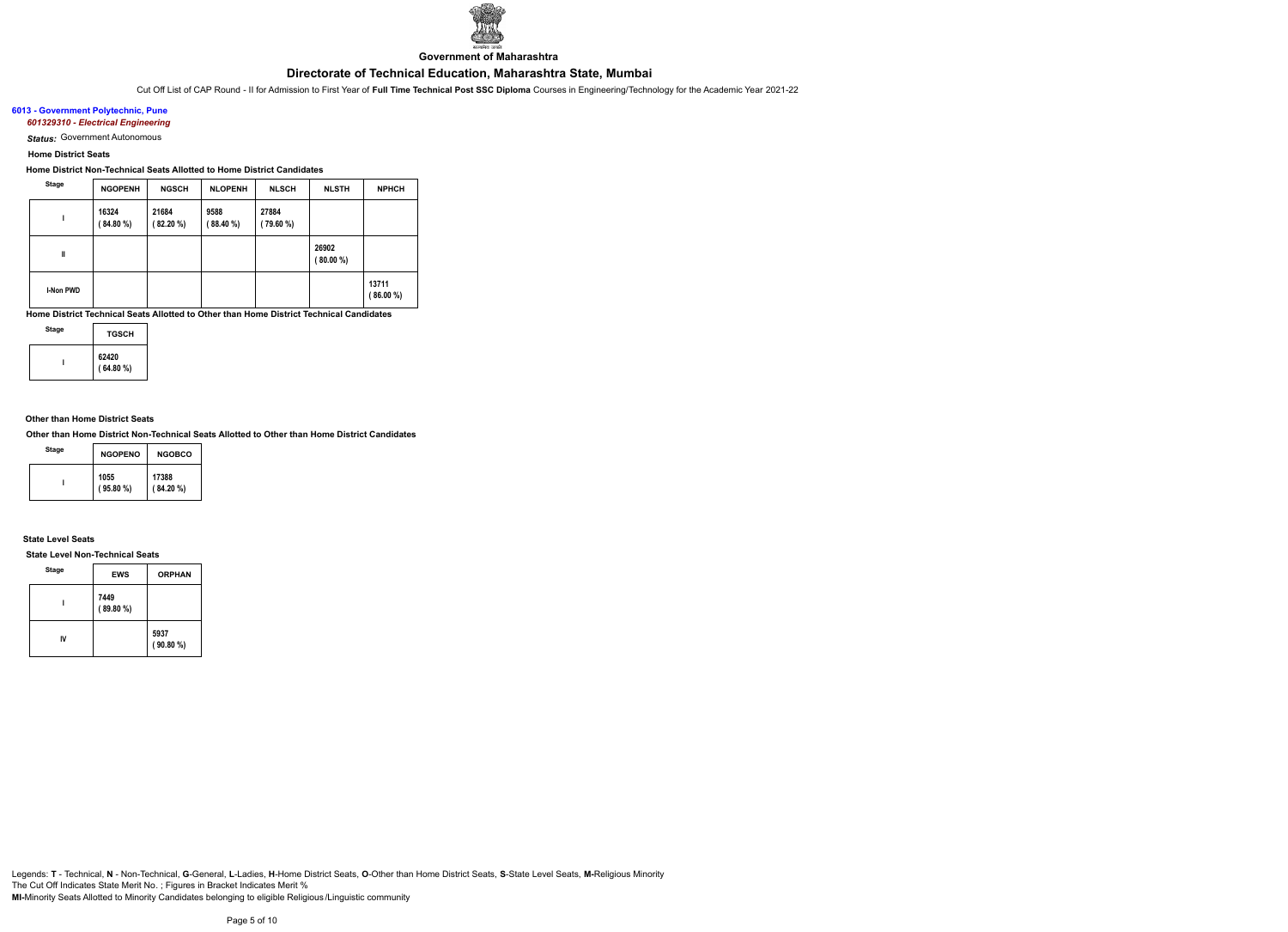

## **Government of Maharashtra**

Cut Off List of CAP Round - II for Admission to First Year of **Full Time Technical Post SSC Diploma** Courses in Engineering/Technology for the Academic Year 2021-22

# **6013 - Government Polytechnic, Pune**

# *601337200 - Electronics and Telecommunication Engg*

*Status:* Government Autonomous

## **Minority Seats**

| <b>Stage</b> | <b>MGBS</b> | <b>MLBS</b> | <b>MGPS</b> | MGSS        |  |
|--------------|-------------|-------------|-------------|-------------|--|
| IV           | 17855       | 14878       | 18232       | 20109       |  |
|              | $(84.00\%)$ | (85.40%     | (83.80%     | $(83.00\%)$ |  |

**Minority Seats Allotted to Minority Candidates [Seat Type (1st Char M indicate Minority, 2nd - G: General L: Ladies, 3rd - M :Muslim B:Buddisht J:Jain S:Sikh P:Parsi)]**

| <b>Stage</b> | <b>MGBS</b>        | <b>MGMS</b>          | <b>MLMS</b>          |
|--------------|--------------------|----------------------|----------------------|
|              | 66257<br>(62.80 %) | 65373<br>$(63.20\%)$ | 71588<br>$(60.00\%)$ |
| Ш            |                    |                      | 25582<br>$(80.60\%)$ |

### **State Level Seats**

**State Level Non-Technical Seats Allotted to State Level Candidates**

| <b>Stage</b>         | <b>NGOPENS</b>   | <b>NGSCS</b>         | <b>NGSTS</b>         | <b>NLSCS</b>         | <b>NDEFOPEN</b>  | <b>ORPHAN</b>        | <b>TFWS</b>       |
|----------------------|------------------|----------------------|----------------------|----------------------|------------------|----------------------|-------------------|
|                      | 7658<br>89.60 %) | 47885<br>$(71.40\%)$ |                      | 28593<br>$(79.40\%)$ |                  |                      | 6348<br>(90.60 %) |
| <b>I-Non Defence</b> |                  |                      |                      |                      | 4296<br>(92.17%) |                      |                   |
| IV                   |                  |                      | 10193<br>$(88.20\%)$ |                      |                  | 10482<br>$(88.00\%)$ |                   |

**State Level Technical Seats Allotted to State Level Technical Candidates**

| <b>Stage</b> | <b>TGOBCS</b>    |
|--------------|------------------|
|              | 60918<br>(65.60% |

### **State Level Technical Seats Allotted to State Level Candidates**

| Stage | <b>TGSCS</b>       |
|-------|--------------------|
|       | 31636<br>(78.00 %) |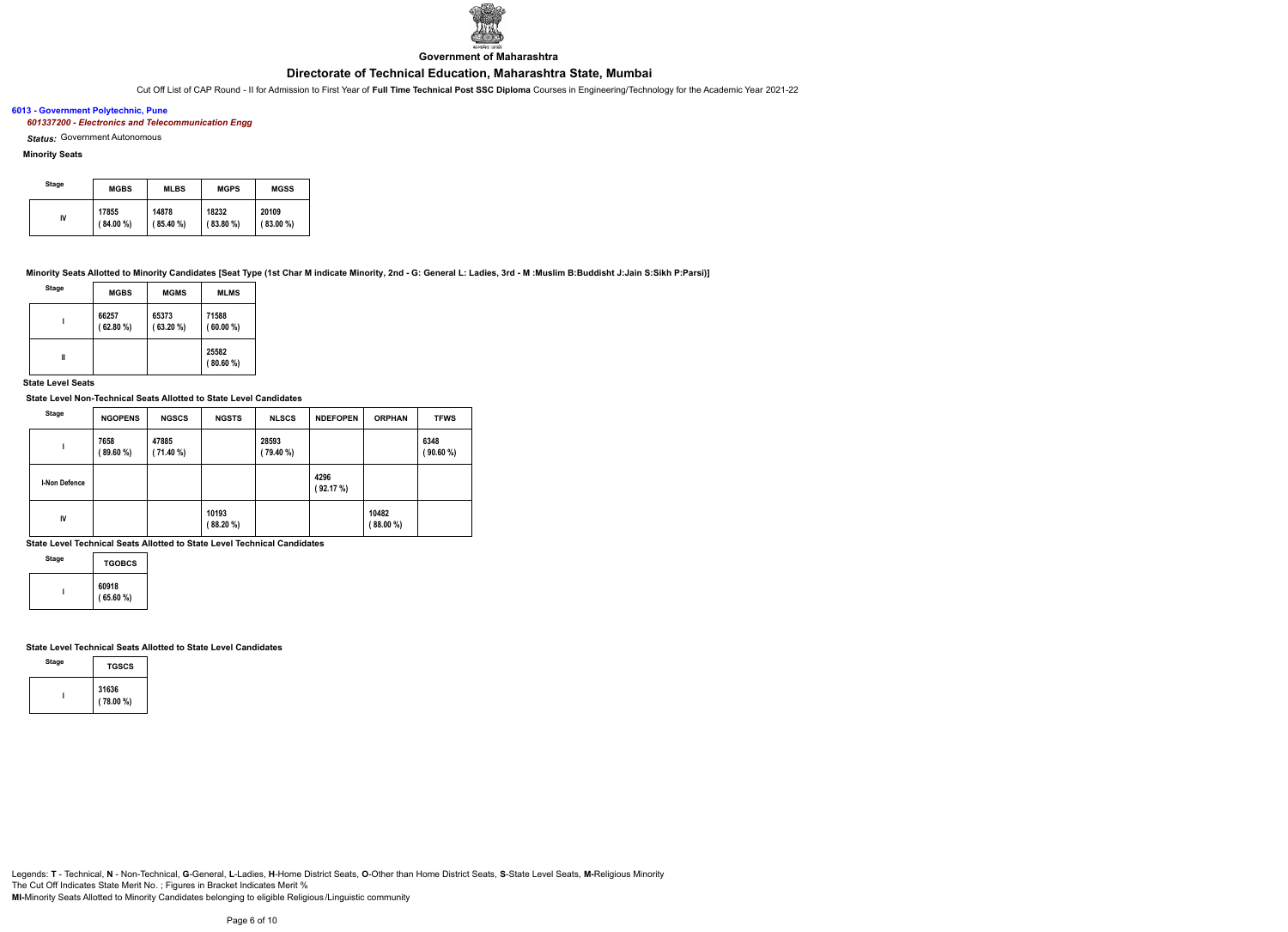

**Government of Maharashtra**

Cut Off List of CAP Round - II for Admission to First Year of **Full Time Technical Post SSC Diploma** Courses in Engineering/Technology for the Academic Year 2021-22

## **6013 - Government Polytechnic, Pune**

### *601337210 - Electronics and Telecommunication Engg*

*Status:* Government Autonomous

### **Home District Seats**

#### **Home District Non-Technical Seats Allotted to Home District Candidates**

| <b>Stage</b>     | <b>NGOPENH</b> | <b>NGSCH</b>         | <b>NGSTH</b>         | <b>NGVJH</b>     | <b>NGOBCH</b>       | <b>NLSTH</b>      | <b>NPHCH</b>        |
|------------------|----------------|----------------------|----------------------|------------------|---------------------|-------------------|---------------------|
|                  | 1724<br>94.80% | 30590<br>$(78.60\%)$ |                      | 18146<br>(83.80% | 5610<br>$(91.20\%)$ |                   |                     |
| <b>I-Non PWD</b> |                |                      |                      |                  |                     |                   | 8044<br>$(89.40\%)$ |
| IV               |                |                      | 10672<br>$(87.80\%)$ |                  |                     | 11561<br>(87.33%) |                     |

**Home District Technical Seats Allotted to Home District Candidates**

| <b>Stage</b> | <b>TGSCH</b>          | <b>TGSTH</b>      |  |  |
|--------------|-----------------------|-------------------|--|--|
|              | 22187<br>$(82.00\% )$ | 67279<br>(62.20%) |  |  |

#### **Other than Home District Seats**

#### **Other than Home District Non-Technical Seats Allotted to Other than Home District Candidates**

| Stage | <b>NGOPENO</b>  |
|-------|-----------------|
|       | 2923<br>(93.40% |

### **Other than Home District Non-Technical Seats Allotted to Home District Candidates**

| Stage | <b>NGNT10</b>        | <b>NLSCO</b>       |  |  |
|-------|----------------------|--------------------|--|--|
|       | 36346<br>$(76.20\%)$ | 22565<br>(82.00 %) |  |  |

## **State Level Seats**

**State Level Non-Technical Seats Allotted to State Level Candidates**

| Stage | <b>TFWS</b>     |
|-------|-----------------|
|       | 2990<br>(93.40% |

### **State Level Non-Technical Seats**

| <b>Stage</b> | <b>EWS</b>      | <b>ORPHAN</b>   |
|--------------|-----------------|-----------------|
|              | 6550<br>(90.40% |                 |
| IV           |                 | 3522<br>(92.80% |

Legends: **T** - Technical, **N** - Non-Technical, **G**-General, **L**-Ladies, **H**-Home District Seats, **O**-Other than Home District Seats, **S**-State Level Seats, **M-**Religious Minority The Cut Off Indicates State Merit No. ; Figures in Bracket Indicates Merit %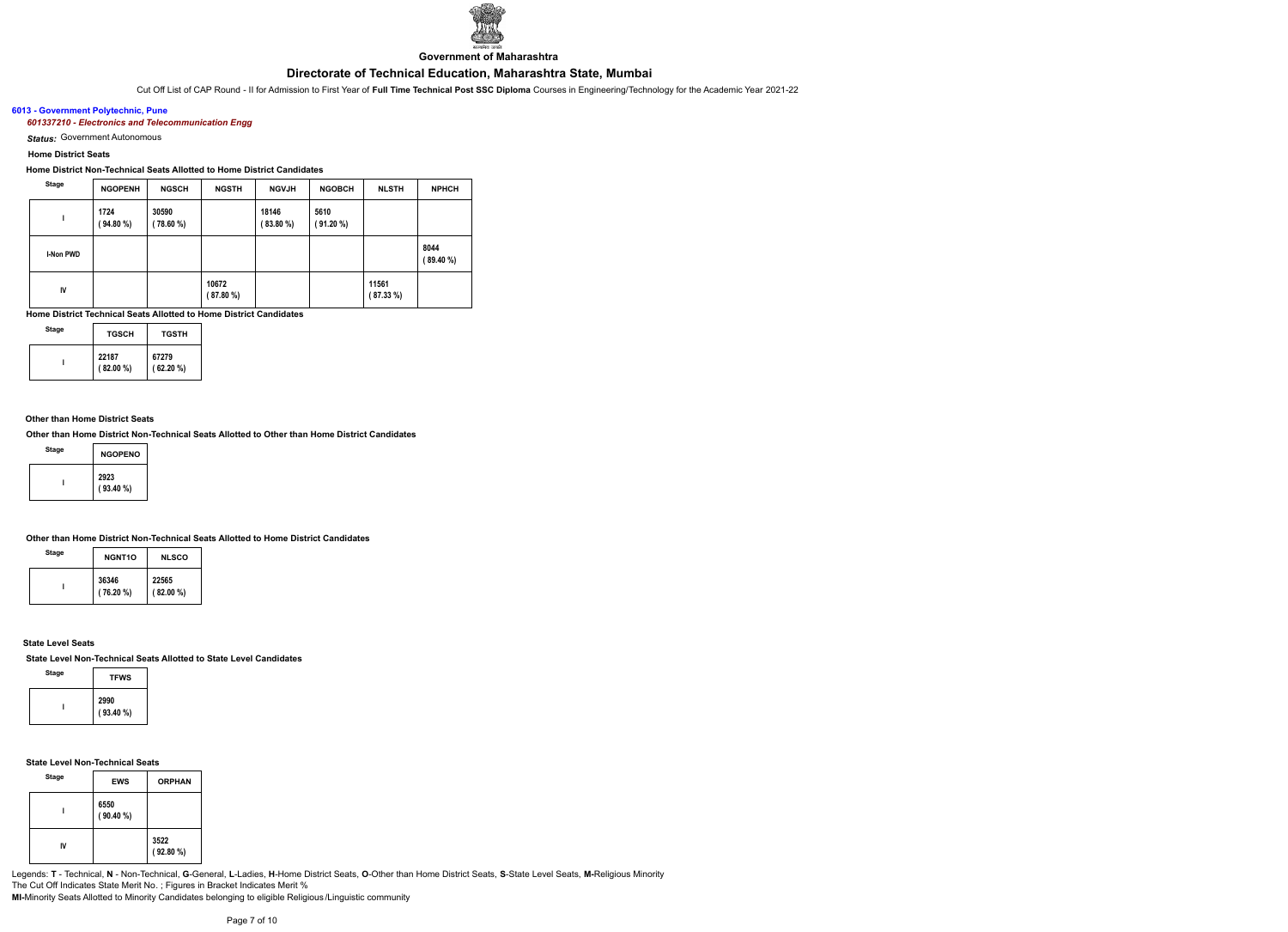

## **Government of Maharashtra**

Cut Off List of CAP Round - II for Admission to First Year of **Full Time Technical Post SSC Diploma** Courses in Engineering/Technology for the Academic Year 2021-22

## **6013 - Government Polytechnic, Pune** *601361210 - Mechanical Engineering*

*Status:* Government Autonomous

### **Home District Seats**

### **Home District Non-Technical Seats Allotted to Home District Candidates**

| <b>Stage</b> | <b>NGOPENH</b>       | <b>NGSCH</b>         | <b>NGSTH</b>         | <b>NGNT1H</b>        | <b>NGOBCH</b>        | <b>NLOPENH</b>       | <b>NLSCH</b>         | <b>NLSTH</b>         | NLNT2H               | <b>NLOBCH</b>        | <b>NPHCH</b>         | <b>NPHCSCH</b>       |
|--------------|----------------------|----------------------|----------------------|----------------------|----------------------|----------------------|----------------------|----------------------|----------------------|----------------------|----------------------|----------------------|
|              | 19468<br>$(83.20\%)$ | 57258<br>$(67.20\%)$ |                      | 68328<br>$(61.40\%)$ | 68688<br>$(61.20\%)$ | 22727<br>$(81.80\%)$ |                      |                      |                      |                      |                      |                      |
| Ш            |                      |                      |                      |                      |                      |                      | 53015<br>$(69.20\%)$ |                      |                      | 44978<br>$(72.60\%)$ |                      |                      |
| I-Non PWD    |                      |                      |                      |                      |                      |                      |                      |                      |                      |                      | 14842<br>$(85.60\%)$ | 54788<br>$(68.40\%)$ |
| IV           |                      |                      | 28389<br>$(79.40\%)$ |                      |                      |                      |                      | 24734<br>$(81.00\%)$ | 26826<br>$(80.00\%)$ |                      |                      |                      |

**Home District Technical Seats Allotted to Home District Technical Candidates**

| <b>Stage</b> | TLSTH              |
|--------------|--------------------|
| IV           | 27094<br>(80.00 %) |

#### **Home District Non-Technical Seats Allotted to Other than Home District Candidates**

| Stage            | <b>NPHCOBC</b>       |
|------------------|----------------------|
| <b>I-Non PWD</b> | 27573<br>$(79.80\%)$ |

#### **Home District Technical Seats Allotted to Home District Candidates**

| Stage | <b>TLVJH</b>         |
|-------|----------------------|
|       | 28900<br>$(79.20\%)$ |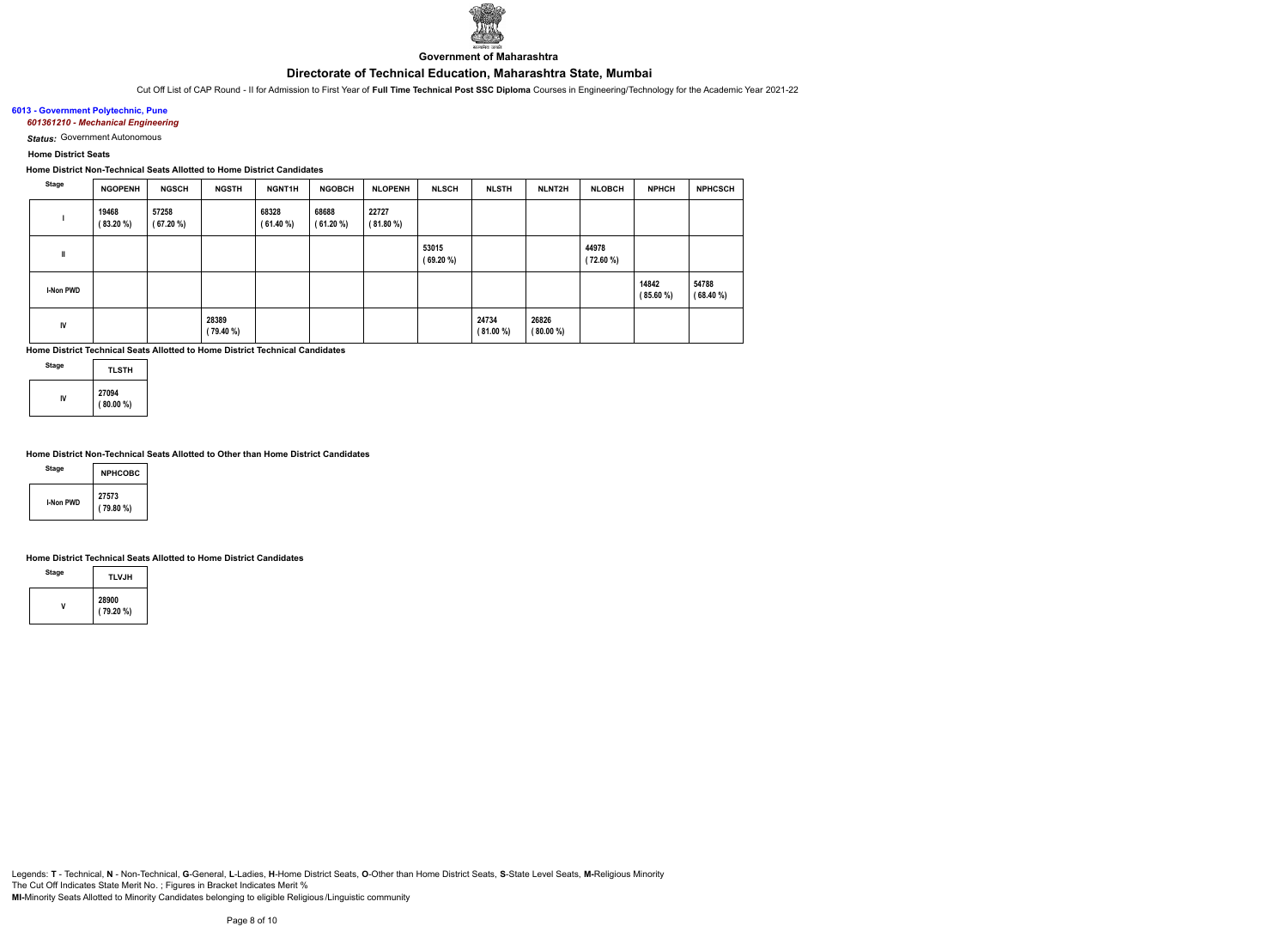

**Government of Maharashtra**

Cut Off List of CAP Round - II for Admission to First Year of **Full Time Technical Post SSC Diploma** Courses in Engineering/Technology for the Academic Year 2021-22

## **6013 - Government Polytechnic, Pune** *601361210 - Mechanical Engineering*

*Status:* Government Autonomous

# **Other than Home District Seats**

**Other than Home District Non-Technical Seats Allotted to Other than Home District Candidates**

| Stage | <b>NGOPENO</b>      | <b>NGSCO</b>     | <b>NGSTO</b>      | <b>NGOBCO</b>        | <b>NLOPENO</b>    | <b>NLSTO</b>      | <b>NLOBCO</b>        |
|-------|---------------------|------------------|-------------------|----------------------|-------------------|-------------------|----------------------|
|       | 9963<br>$(88.20\%)$ | 75068<br>(56.80% |                   | 22342<br>$(82.00\%)$ | 5242<br>(91.40 %) |                   |                      |
| Ш     |                     |                  |                   |                      |                   |                   | 20431<br>$(82.80\%)$ |
| IV    |                     |                  | 20780<br>(82.67%) |                      |                   | 17272<br>(84.40%) |                      |

**Other than Home District Non-Technical Seats Allotted to Home District Candidates**

| Stage | <b>NLSCO</b>      |
|-------|-------------------|
|       | 37482<br>(75.67%) |

**Other than Home District Technical Seats Allotted to Other than Home District Candidates**

| <b>Stage</b> | <b>TGOBCO</b>   | <b>TLOPENO</b>   |  |
|--------------|-----------------|------------------|--|
|              | 4777<br>(91.80% | 27929<br>(79.60% |  |

## **State Level Seats**

**State Level Non-Technical Seats Allotted to State Level Candidates**

| Stage | <b>TFWS</b>     |
|-------|-----------------|
|       | 1897<br>(94.60% |

**State Level Non-Technical Seats**

| <b>Stage</b>         | <b>NDEFOPEN</b>  | <b>NDEFSCS</b>    | <b>NDEFOBCS</b>      | <b>EWS</b>       | <b>ORPHAN</b>     |
|----------------------|------------------|-------------------|----------------------|------------------|-------------------|
|                      |                  |                   |                      | 28146<br>(79.60% |                   |
| <b>I-Non Defence</b> | 16449<br>(84.80% | 63298<br>64.40 %) | 28667<br>$(79.40\%)$ |                  |                   |
| IV                   |                  |                   |                      |                  | 21240<br>(82.40%) |

Legends: **T** - Technical, **N** - Non-Technical, **G**-General, **L**-Ladies, **H**-Home District Seats, **O**-Other than Home District Seats, **S**-State Level Seats, **M-**Religious Minority The Cut Off Indicates State Merit No. ; Figures in Bracket Indicates Merit %